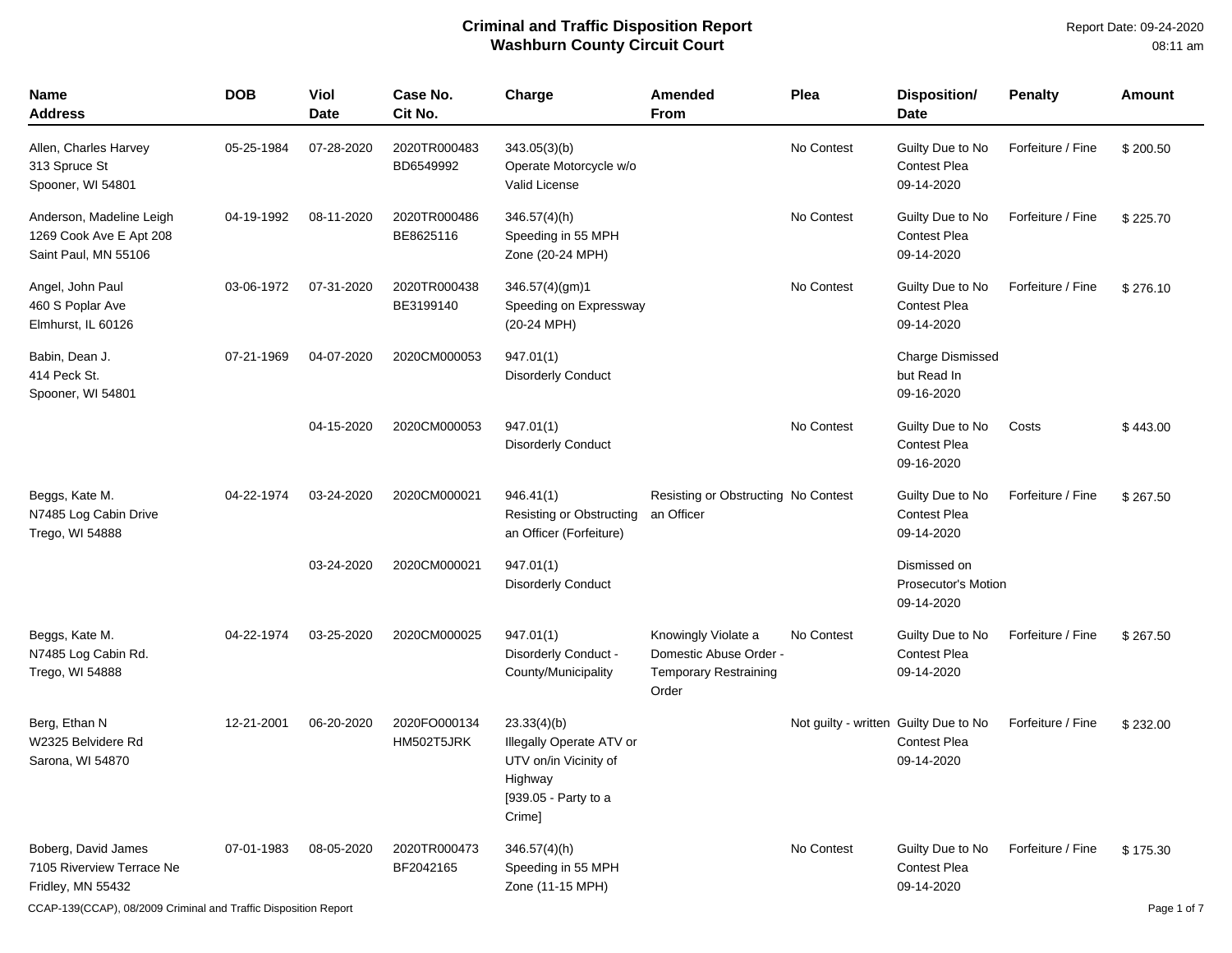| <b>Name</b><br>Address                                                            | <b>DOB</b> | Viol<br><b>Date</b> | Case No.<br>Cit No.       | Charge                                                            | Amended<br><b>From</b> | Plea       | <b>Disposition/</b><br><b>Date</b>                    | <b>Penalty</b>    | Amount   |
|-----------------------------------------------------------------------------------|------------|---------------------|---------------------------|-------------------------------------------------------------------|------------------------|------------|-------------------------------------------------------|-------------------|----------|
| Buchan, Brent Carlton<br>2060 Galway Ln Ne<br>Rochester, MN 55906                 | 12-25-1969 | 08-05-2020          | 2020TR000466<br>AB6904435 | $346.57(4)$ (h)<br>Speeding in 55 MPH<br>Zone (1-10 MPH)          |                        | No Contest | Guilty Due to No<br>Contest Plea<br>09-14-2020        | Forfeiture / Fine | \$175.30 |
| Clark, Dajonae Devonsha<br>319 8th St S<br>Virginia, MN 55792                     | 11-26-1994 | 08-03-2020          | 2020TR000439<br>AB6900762 | 346.57(4)(gm)1<br>Speeding on Expressway<br>$(11-15 \text{ MPH})$ |                        | No Contest | Guilty Due to No<br>Contest Plea<br>09-14-2020        | Forfeiture / Fine | \$200.50 |
| Culpepper, Matthew Jerome<br>Wayne<br>450 Moon Lake Dr # 9<br>Rice Lake, WI 54868 | 05-19-1977 | 08-08-2020          | 2020TR000489<br>AB6927885 | $346.57(4)$ (h)<br>Speeding in 55 MPH<br>Zone (16-19 MPH)         |                        | No Contest | Guilty Due to No<br><b>Contest Plea</b><br>09-14-2020 | Forfeiture / Fine | \$200.50 |
| Dewindt, Amber Leigh<br>2108 Crescent Ave<br>Eau Claire, WI 54703                 | 02-18-1992 | 08-14-2020          | 2020TR000490<br>BD8222196 | 344.62(1)<br>Operating a motor vehicle<br>w/o insurance           |                        | No Contest | Guilty Due to No<br><b>Contest Plea</b><br>09-14-2020 | Forfeiture / Fine | \$200.50 |
| Elkin, Cary Lynne<br>5311 Hungry Lake Lane<br>Stone Lake, WI 54876                | 07-04-1978 | 07-28-2020          | 2020TR000433<br>BF2077482 | $346.57(4)$ (h)<br>Speeding in 55 MPH<br>Zone (16-19 MPH)         |                        | No Contest | Guilty Due to No<br><b>Contest Plea</b><br>09-14-2020 | Forfeiture / Fine | \$200.50 |
| Elliott, Benjamin T<br>N1713 Ripley Spur Rd<br>Sarona, WI 54870                   | 08-02-1973 | 07-31-2020          | 2020TR000440<br>BD8222163 | $346.57(4)$ (h)<br>Speeding in 55 MPH<br>Zone (20-24 MPH)         |                        | No Contest | Guilty Due to No<br><b>Contest Plea</b><br>09-14-2020 | Forfeiture / Fine | \$225.70 |
| Gilbert, Tiago Antonio<br>10355 Jay St Nw<br>Coon Rapids, MN 55433                | 01-04-1991 | 05-16-2020          | 2020TR000239<br>BE7724146 | 343.44(1)(b)<br>Operating While Revoked<br>(Forfeiture 1st)       |                        | No Contest | Guilty Due to No<br><b>Contest Plea</b><br>09-14-2020 | Forfeiture / Fine | \$200.50 |
| Gingotta, Tony J<br>412 E County Highway B # 104<br>Shell Lake, WI 54871          | 12-26-1954 | 07-31-2020          | 2020TR000442<br>BF2077515 | 346.57(4)(gm)1<br>Speeding on Expressway<br>(16-19 MPH)           |                        | No Contest | Guilty Due to No<br><b>Contest Plea</b><br>09-14-2020 | Forfeiture / Fine | \$250.90 |
| Gobel, Kyle A<br>7230 E Cates Rd<br>Belleville, WI 53508                          | 11-29-1985 | 07-31-2020          | 2020TR000443<br>BF3526165 | 346.57(4)(gm)1<br>Speeding on Expressway<br>$(11-15 \text{ MPH})$ |                        | No Contest | Guilty Due to No<br><b>Contest Plea</b><br>09-14-2020 | Forfeiture / Fine | \$200.50 |
| Green, Anthony Joseph<br>320 Tyler Ct # 5<br>Menasha, WI 54952                    | 11-05-1982 | 07-31-2020          | 2020TR000444<br>BD2438225 | 346.072(1m)(a)<br>Fail/Change<br>Lane-Passing Stop<br>Emerg Veh   |                        | No Contest | Guilty Due to No<br><b>Contest Plea</b><br>09-14-2020 | Forfeiture / Fine | \$263.50 |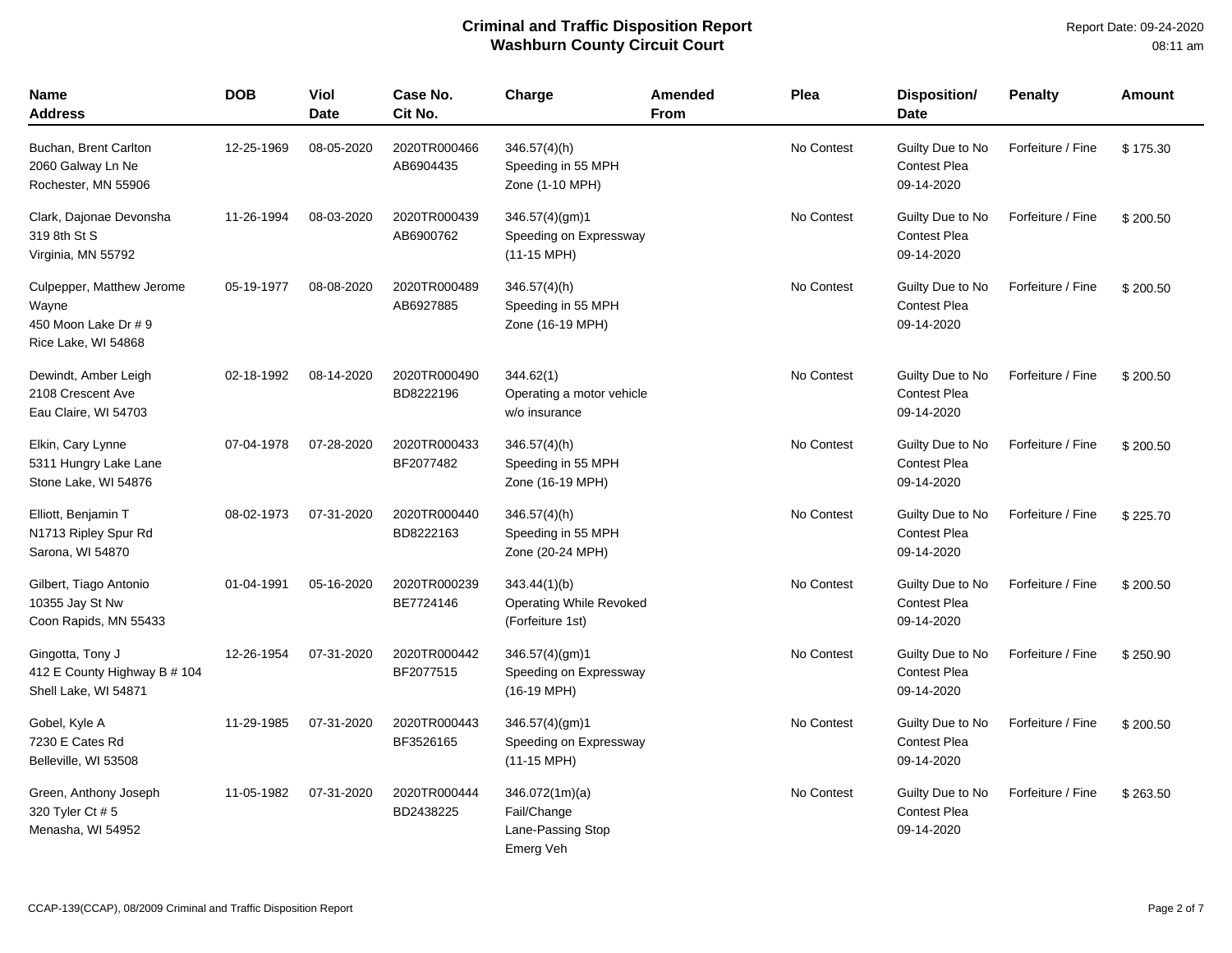| <b>Name</b><br><b>Address</b>                                          | <b>DOB</b> | Viol<br><b>Date</b> | Case No.<br>Cit No.        | Charge                                                                                                                   | Amended<br><b>From</b>                              | Plea       | Disposition/<br><b>Date</b>                                  | <b>Penalty</b>    | <b>Amount</b> |
|------------------------------------------------------------------------|------------|---------------------|----------------------------|--------------------------------------------------------------------------------------------------------------------------|-----------------------------------------------------|------------|--------------------------------------------------------------|-------------------|---------------|
| Haight, Hally Aaron<br>412 E County Hwy B #104<br>Shell Lake, WI 54871 | 04-24-1983 | 04-07-2020          | 2020CF000017               | 940.203(2)<br>Battery or Threat to<br>Judge, Prosecutor, or<br>Law Enforcement Officer                                   |                                                     | Guilty     | Guilty Due to Guilty Probation, Sent<br>Plea<br>09-16-2020   | Withheld          | \$518.00      |
|                                                                        |            | 04-07-2020          | 2020CF000017               | 947.01(1)<br><b>Disorderly Conduct</b>                                                                                   |                                                     |            | <b>Charge Dismissed</b><br>but Read In<br>09-16-2020         |                   |               |
| Hans, Michael James<br>W3062 Trepania Rd<br>Springbrook, WI 54875      | 04-06-1966 | 06-29-2020          | 2020TR000335<br>BE7724150  | 346.69<br>Hit and Run-Property<br>Adjacent to Highway                                                                    | Failure of Operator to<br>Notify Police of Accident | Guilty     | Guilty Due to Guilty Forfeiture / Fine<br>Plea<br>09-17-2020 |                   | \$263.50      |
| Higgins, Debra Lynn<br>16053 Baywood Ln<br>Eden Prairie, MN 55346      | 09-30-1959 | 08-11-2020          | 2020TR000485<br>BE8625105  | $346.57(4)$ (h)<br>Speeding in 55 MPH<br>Zone (25-29 MPH)                                                                |                                                     | No Contest | Guilty Due to No<br><b>Contest Plea</b><br>09-14-2020        | Forfeiture / Fine | \$250.90      |
| Hobscheid, Matthew Paul<br>W3814 Devils Lake Rd<br>Sarona, WI 54870    | 01-25-1985 | 04-25-2020          | 2020FO000064<br>HM802H97RZ | 174.042(1)(a)<br>Dog Running at Large                                                                                    |                                                     | No Contest | Guilty Due to No<br><b>Contest Plea</b><br>09-14-2020        | Forfeiture / Fine | \$187.90      |
| Hodges, Zoe Madison<br>1001 Grand View Ave Apt 105<br>Tomah, WI 54660  | 05-14-1997 | 07-31-2020          | 2020TR000446<br>BD2438240  | 346.57(4)(gm)1<br>Speeding on Expressway<br>$(11-15 \text{ MPH})$                                                        |                                                     | No Contest | Guilty Due to No<br><b>Contest Plea</b><br>09-14-2020        | Forfeiture / Fine | \$200.50      |
| Holden, Samuel Warren<br>709 College Street<br>Spooner, WI 54801       | 06-22-1992 | 04-05-2020          | 2020FO000059<br>D6503V1GG0 | 23.33(6)(i)<br>Operate UTV w/out Each<br>Person Wearing Required<br><b>Safety Belt</b><br>[939.05 - Party to a<br>Crime] |                                                     | No Contest | Guilty Due to No<br><b>Contest Plea</b><br>09-14-2020        | Forfeiture / Fine | \$162.70      |
| Huray, Brittany R<br>9041 E Pettit Dr<br>Solon Springs, WI 54873       | 11-07-1985 | 08-05-2020          | 2020TR000468<br>BE8620452  | 346.57(4)(gm)1<br>Speeding on Expressway<br>$(20-24$ MPH)                                                                |                                                     | No Contest | Guilty Due to No<br><b>Contest Plea</b><br>09-14-2020        | Forfeiture / Fine | \$276.10      |
| Hutzler, Ella Noelle<br>11323 121st St<br>Chippewa Falls, WI 54729     | 11-27-2003 | 07-31-2020          | 2020TR000447<br>BF2077504  | 346.57(4)(gm)1<br>Speeding on Expressway<br>$(11-15 \text{ MPH})$                                                        |                                                     | No Contest | Guilty Due to No<br><b>Contest Plea</b><br>09-14-2020        | Forfeiture / Fine | \$200.50      |
| Jara, Dominic Nathaniel<br>4689 200th Ln Ne<br>East Bethel, MN 55092   | 05-27-1992 | 08-15-2020          | 2020TR000491<br>AB6900795  | 346.57(4)(h)<br>Speeding in 55 MPH<br>Zone (11-15 MPH)                                                                   |                                                     | No Contest | Guilty Due to No<br><b>Contest Plea</b><br>09-14-2020        | Forfeiture / Fine | \$175.30      |

CCAP-139(CCAP), 08/2009 Criminal and Traffic Disposition Report Page 3 of 7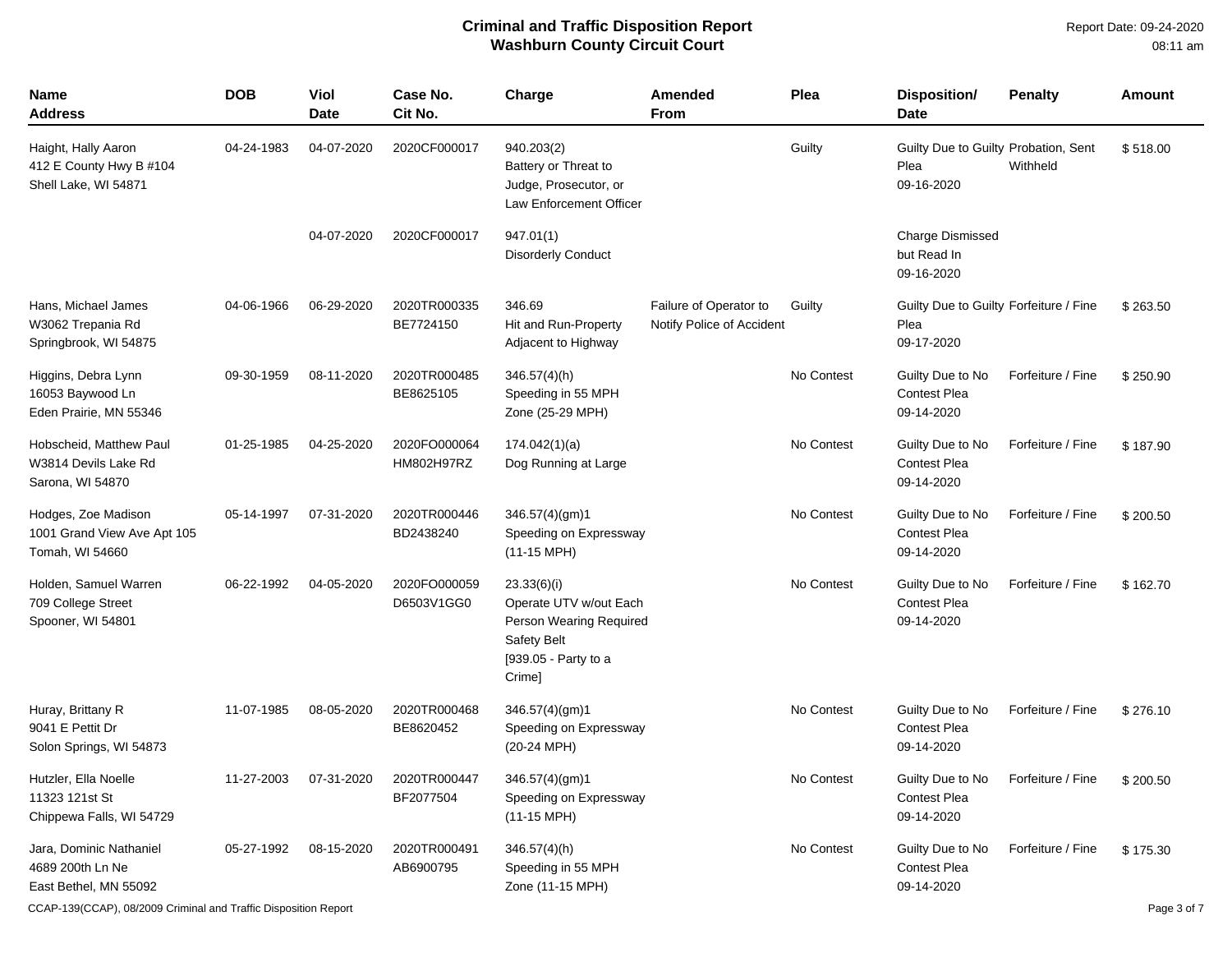| <b>Name</b><br><b>Address</b>                                                      | <b>DOB</b> | Viol<br><b>Date</b> | Case No.<br>Cit No.        | Charge                                                             | <b>Amended</b><br><b>From</b> | Plea       | Disposition/<br><b>Date</b>                           | <b>Penalty</b>    | Amount   |
|------------------------------------------------------------------------------------|------------|---------------------|----------------------------|--------------------------------------------------------------------|-------------------------------|------------|-------------------------------------------------------|-------------------|----------|
| Johnson, Carl Martin<br>206 Wisconsin Ave<br>Cameron, WI 54822                     | 04-27-1983 | 07-10-2020          | 2020FO000163<br>D6502H980D | 29.024(1)<br>Fish without License - R                              |                               | No Contest | Guilty Due to No<br><b>Contest Plea</b><br>09-14-2020 | Forfeiture / Fine | \$230.90 |
| Johnson, Aaron Richard<br>1724 29 1/2 Ave<br>Rice Lake, WI 54868                   | 05-19-1995 | 07-31-2020          | 2020TR000448<br>BF3526121  | 346.57(4)(gm)1<br>Speeding on Expressway<br>$(11-15 \text{ MPH})$  |                               | No Contest | Guilty Due to No<br><b>Contest Plea</b><br>09-14-2020 | Forfeiture / Fine | \$200.50 |
| Kampen, Joseph Christopher<br>16595 Inguadona Beach Cir Sw<br>Prior Lake, MN 55372 | 09-21-2003 | 08-14-2020          | 2020TR000492<br>BD8222185  | 346.14(1m)<br>Automobile Following Too<br>Closely                  |                               | No Contest | Guilty Due to No<br><b>Contest Plea</b><br>09-14-2020 | Forfeiture / Fine | \$200.50 |
| Kuhl, Dale Leroy<br>N8286 Main Road<br>Springbrook, WI 54875                       | 08-31-1934 | 07-19-2020          | 2020FO000172<br>HM801R2KRV | 172.015<br>Allowing Livestock on<br>Highway                        |                               | No Contest | Guilty Due to No<br><b>Contest Plea</b><br>09-14-2020 | Forfeiture / Fine | \$237.90 |
| Kuruz, John Frank<br>919 E Sawyer Pl<br>Rice Lake, WI 54868                        | 07-03-1986 | 07-31-2020          | 2020TR000450<br>BE3199136  | 346.935(2)<br>Possess Open<br>Intoxicants in MV-Driver             |                               | No Contest | Guilty Due to No<br><b>Contest Plea</b><br>09-14-2020 | Forfeiture / Fine | \$263.50 |
| Landry, Samuel Michael<br>612 Grange Rd<br>Hudson, WI 54016                        | 08-10-2002 | 08-03-2020          | 2020TR000451<br>BE8625035  | $346.57(4)$ (h)<br>Speeding in 55 MPH<br>Zone (20-24 MPH)          |                               | No Contest | Guilty Due to No<br><b>Contest Plea</b><br>09-14-2020 | Forfeiture / Fine | \$225.70 |
| Lentz, Tyler James<br>58 Park Dr Nw<br>Eyota, MN 55934                             | 12-24-1989 | 05-19-2020          | 2020TR000243<br>BD9174034  | 346.935(2)<br>Possess Open<br>Intoxicants in MV-Driver             |                               | No Contest | Guilty Due to No<br><b>Contest Plea</b><br>09-14-2020 | Forfeiture / Fine | \$263.50 |
| Lentz, Tyler James<br>58 Park Dr Nw<br>Eyota, MN 55934                             | 12-24-1989 | 05-19-2020          | 2020TR000242<br>BD9174023  | 343.44(1)(b)<br><b>Operating While Revoked</b><br>(Forfeiture 1st) |                               | No Contest | Guilty Due to No<br><b>Contest Plea</b><br>09-14-2020 | Forfeiture / Fine | \$200.50 |
| Martineau, Matthew Alan<br>416 Olive St<br>Chippewa Falls, WI 54729                | 05-31-1999 | 07-31-2020          | 2020TR000452<br>BD2438236  | 346.57(4)(gm)1<br>Speeding on Expressway<br>$(16-19 \text{ MPH})$  |                               | No Contest | Guilty Due to No<br><b>Contest Plea</b><br>09-14-2020 | Forfeiture / Fine | \$250.90 |
| Melton, Chase Michael<br>W3438 Highway 63<br>Springbrook, WI 54875                 | 06-22-1998 | 05-14-2020          | 2020TR000261<br>AB6921261  | 346.70(1)<br>Failure of Operator to<br>Notify Police of Accident   |                               | No Contest | Guilty Due to No<br><b>Contest Plea</b><br>09-14-2020 | Forfeiture / Fine | \$389.50 |
| Monson, Michael Lee Johnathan<br>N2956 Sunset Dr<br>Shell Lake, WI 54871           | 09-12-1996 | 05-22-2020          | 2020TR000254<br>AB6900552  | $346.57(4)$ (k)<br>Speed on Rustic Road/45<br>MPH (11-15 MPH)      |                               | No Contest | Guilty Due to No<br><b>Contest Plea</b><br>09-14-2020 | Forfeiture / Fine | \$175.30 |

CCAP-139(CCAP), 08/2009 Criminal and Traffic Disposition Report Page 4 of 7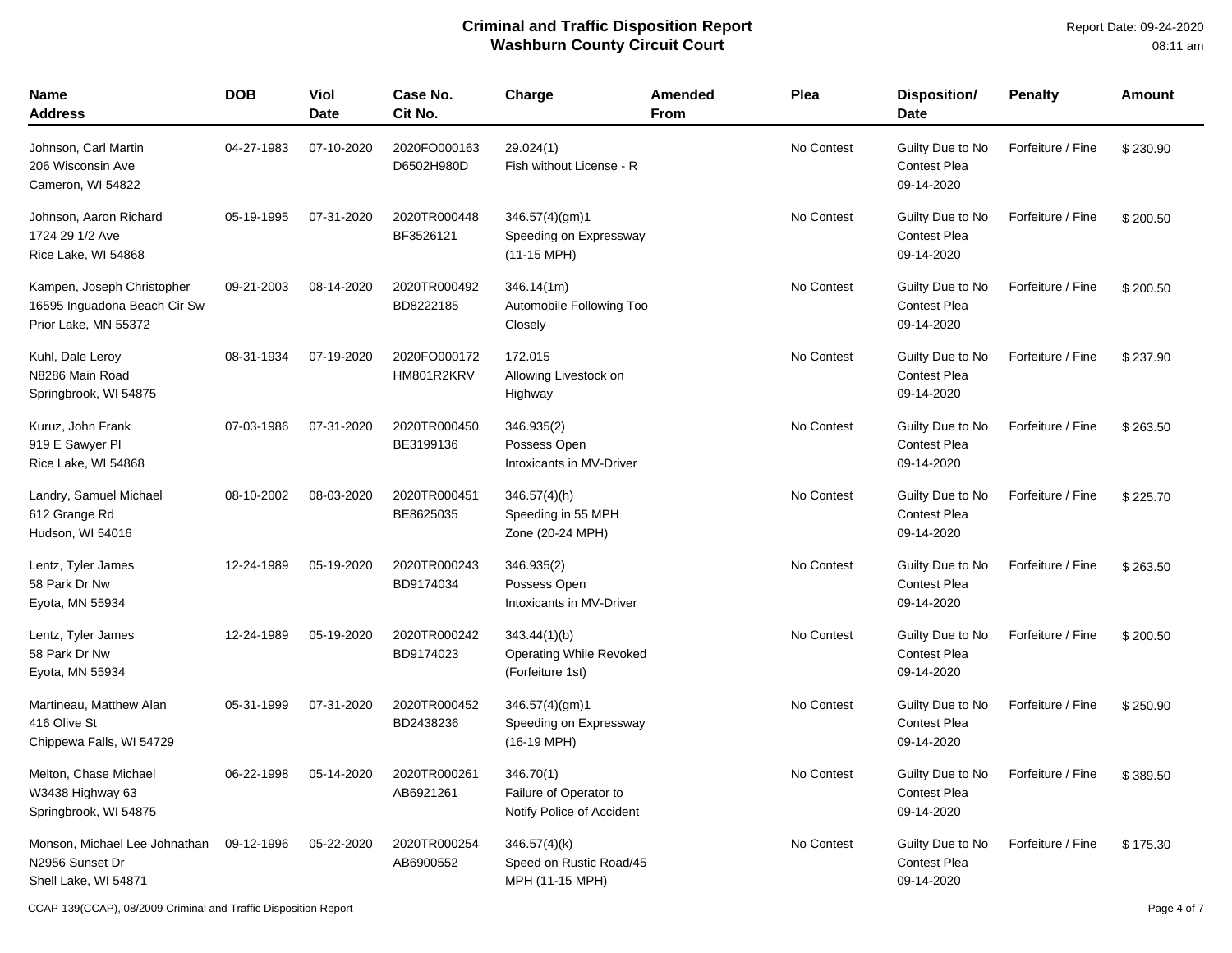| <b>Name</b><br>Address                                                  | <b>DOB</b> | Viol<br>Date | Case No.<br>Cit No.        | Charge                                                                     | Amended<br><b>From</b> | Plea                              | <b>Disposition/</b><br>Date                           | <b>Penalty</b>    | <b>Amount</b> |
|-------------------------------------------------------------------------|------------|--------------|----------------------------|----------------------------------------------------------------------------|------------------------|-----------------------------------|-------------------------------------------------------|-------------------|---------------|
| Morrell, Brad M<br>5235 Kathleen Ct<br>Oak Forest, IL 60452             | 08-15-1975 | 06-01-2020   | 2020FO000147<br>D6502H9807 | 30.61(1)(a)<br>Operate Boat at Night w/o<br>Required Lighting<br>Equipment |                        | No Contest                        | Guilty Due to No<br><b>Contest Plea</b><br>09-14-2020 | Forfeiture / Fine | \$232.00      |
| Morrell, Brad M<br>5235 Kathleen Ct<br>Oak Forest, IL 60452             | 08-15-1975 | 06-01-2020   | 2020FO000148<br>D6502H9809 | 30.66(1)<br><b>Boater Fail/Maintain</b><br>Reasonable Speed                |                        | No Contest                        | Guilty Due to No<br>Contest Plea<br>09-14-2020        | Forfeiture / Fine | \$232.00      |
| Neese, Mindy C<br>3018 S 93rd St<br>West Allis, WI 53227                | 12-27-1978 | 07-31-2020   | 2020TR000453<br>BF3526132  | 346.14(1m)<br>Automobile Following Too<br>Closely                          |                        | No Contest                        | Guilty Due to No<br><b>Contest Plea</b><br>09-14-2020 | Forfeiture / Fine | \$200.50      |
| Nelson, David Dean<br>2411 W 7th St<br>Duluth, MN 55806                 | 02-25-1962 | 07-26-2020   | 2020TR000424<br>BF2077364  | 346.57(4)(gm)1<br>Speeding on Expressway<br>(11-15 MPH)                    |                        | No Contest                        | Guilty Due to No<br><b>Contest Plea</b><br>09-14-2020 | Forfeiture / Fine | \$200.50      |
| Newman, Brandon Shawn<br>2866 Swenson Rd<br>Carlton, MN 55718           | 12-20-2001 | 08-05-2020   | 2020TR000472<br>BF2042154  | 346.57(4)(gm)1<br>Speeding on Expressway<br>$(11-15 \text{ MPH})$          |                        | No Contest                        | Guilty Due to No<br><b>Contest Plea</b><br>09-14-2020 | Forfeiture / Fine | \$200.50      |
| Ostlie, Mary Katherine<br>N253 Bear Lake Rd<br>Rice Lake, WI 54868      | 11-16-1956 | 07-04-2020   | 2020FO000150<br>D6502H980C | 30.51(1)<br>Operate Boat w/o Valid<br>Cert. Number                         |                        | No Contest                        | Guilty Due to No<br><b>Contest Plea</b><br>09-14-2020 | Forfeiture / Fine | \$232.00      |
| Ouren, Michael Allen<br>1010 County Road D E<br>Little Canada, MN 55109 | 04-23-1965 | 07-03-2020   | 2020TR000376<br>BF2077191  | 346.57(5)<br><b>Exceeding Speed Zones,</b><br>etc. (16-19 MPH)             |                        | Not guilty - written Dismissed on | <b>Prosecutor's Motion</b><br>09-14-2020              |                   |               |
| Petry, Marcus Timothy<br>N2093 Ripley Spur Rd<br>Sarona, WI 54870       | 04-16-2003 | 07-23-2020   | 2020TR000425<br>BD8222141  | 346.13(1)<br><b>Unsafe Lane Deviation</b>                                  |                        | No Contest                        | Guilty Due to No<br><b>Contest Plea</b><br>09-14-2020 | Forfeiture / Fine | \$175.30      |
| Quam, Gene Andrew<br>W9585 Sand Rd<br>Shell Lake, WI 54871              | 04-23-2001 | 08-06-2020   | 2020TR000467<br>BD2438295  | 346.57(4)(h)<br>Speeding in 55 MPH<br>Zone (20-24 MPH)                     |                        | No Contest                        | Guilty Due to No<br><b>Contest Plea</b><br>09-14-2020 | Forfeiture / Fine | \$225.70      |
| Reidt, Aubrey Joyce<br>322 Em St<br>Spooner, WI 54801                   | 04-15-2000 | 07-31-2020   | 2020TR000456<br>BF3526110  | 346.57(4)(gm)1<br>Speeding on Expressway<br>$(11-15 \text{ MPH})$          |                        | No Contest                        | Guilty Due to No<br>Contest Plea<br>09-14-2020        | Forfeiture / Fine | \$200.50      |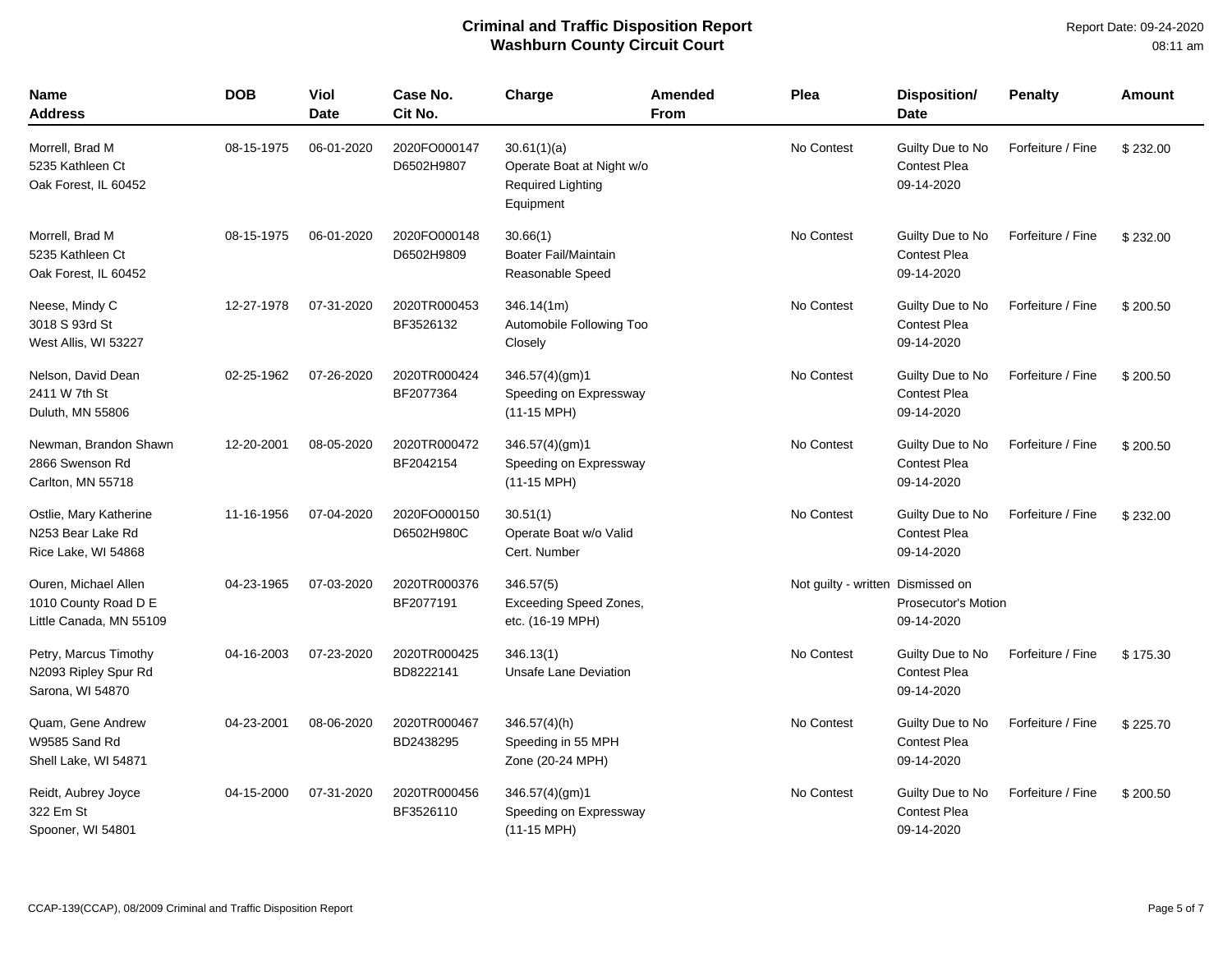| Name<br><b>Address</b>                                                             | <b>DOB</b> | Viol<br><b>Date</b> | Case No.<br>Cit No.        | Charge                                                                     | <b>Amended</b><br><b>From</b> | Plea       | <b>Disposition/</b><br><b>Date</b>                       | <b>Penalty</b>    | Amount   |
|------------------------------------------------------------------------------------|------------|---------------------|----------------------------|----------------------------------------------------------------------------|-------------------------------|------------|----------------------------------------------------------|-------------------|----------|
| Ricci, Ronald Edmund<br>2030 21 15/16 St<br>Rice Lake, WI 54868                    | 02-02-1961 | 07-31-2020          | 2020TR000458<br>BF3526154  | 346.57(4)(gm)1<br>Speeding on Expressway<br>$(11-15 \text{ MPH})$          |                               | No Contest | Guilty Due to No<br><b>Contest Plea</b><br>09-14-2020    | Forfeiture / Fine | \$200.50 |
| Severson, Loga M<br>2832 24th Ave<br>Rice Lake, WI 54868                           | 07-25-2000 | 07-03-2020          | 2020FO000159<br>D6502H980B | 30.61(1)(a)<br>Operate Boat at Night w/o<br>Required Lighting<br>Equipment |                               | No Contest | Guilty Due to No<br><b>Contest Plea</b><br>09-14-2020    | Forfeiture / Fine | \$232.00 |
| Severson, Gregory Allen<br>N6144 Fred Tripp Rd<br>Springbrook, WI 54875            | 08-13-1968 | 08-05-2020          | 2020TR000469<br>BE8625061  | 346.57(4)(h)<br>Speeding in 55 MPH<br>Zone (25-29 MPH)                     |                               | No Contest | Guilty Due to No<br><b>Contest Plea</b><br>09-14-2020    | Forfeiture / Fine | \$250.90 |
| Sinks, Sandra Marie<br>N13915 County Highway G<br>P.O. BOX 161<br>Minong, WI 54859 | 07-26-1965 | 05-22-2020          | 2020FO000099<br>HM802QPGFP | 174.042(1)(a)<br>Dog Running at Large                                      |                               | No Contest | Guilty Due to No<br><b>Contest Plea</b><br>09-14-2020    | Forfeiture / Fine | \$187.90 |
| Smallwood, Sean Adam<br>W8579 County Rd B<br>Shell Lake, WI 54871                  | 04-17-1983 | 12-09-2019          | 2019TR001245<br>BD8221216  | TR305.34(6)<br>Illegal Materials on<br>Windshield                          |                               | Not Guilty | Dismissed on<br><b>Prosecutor's Motion</b><br>09-14-2020 |                   |          |
| Smith, Joshua David<br>707 East 11th St. N<br>Ladysmith, WI 54848                  | 08-14-2000 | 07-31-2020          | 2020FO000192               | 961.573(1)<br>Possess Drug<br>Paraphernalia (Forfeiture)                   |                               | No Contest | Guilty Due to No<br><b>Contest Plea</b><br>09-14-2020    | Forfeiture / Fine | \$263.50 |
| Stromberg, David Samuel<br>N47w27115 Greenhill Ct<br>Pewaukee, WI 53072            | 11-19-1980 | 07-31-2020          | 2020TR000460<br>BF3526143  | 346.57(4)(gm)1<br>Speeding on Expressway<br>$(11-15 \text{ MPH})$          |                               | No Contest | Guilty Due to No<br><b>Contest Plea</b><br>09-14-2020    | Forfeiture / Fine | \$200.50 |
| Swinfard, Toby L<br>24 Noble Ave<br>Rice Lake, WI 54868                            | 07-09-1977 | 07-31-2020          | 2020TR000461<br>BD2438214  | 346.57(4)(gm)1<br>Speeding on Expressway<br>$(11-15 \text{ MPH})$          |                               | No Contest | Guilty Due to No<br><b>Contest Plea</b><br>09-14-2020    | Forfeiture / Fine | \$200.50 |
| Theis, Michelle Marie<br>1828 Central Avenue Ne Apt 322<br>Minneapolis, MN 55418   | 03-19-1990 | 07-25-2020          | 2020TR000428<br>BF2077342  | $346.57(4)$ (h)<br>Speeding in 55 MPH<br>Zone (16-19 MPH)                  |                               | No Contest | Guilty Due to No<br><b>Contest Plea</b><br>09-14-2020    | Forfeiture / Fine | \$200.50 |
| Tseffos, Steven A<br>6131 E Calle Rosa<br>Scottsdale, AZ 85251                     | 07-31-1958 | 08-05-2020          | 2020TR000470<br>BE8625072  | 344.62(2)<br>Operating motor vehicle<br>w/o proof of insurance             |                               | No Contest | Guilty Due to No<br><b>Contest Plea</b><br>09-14-2020    | Forfeiture / Fine | \$10.00  |